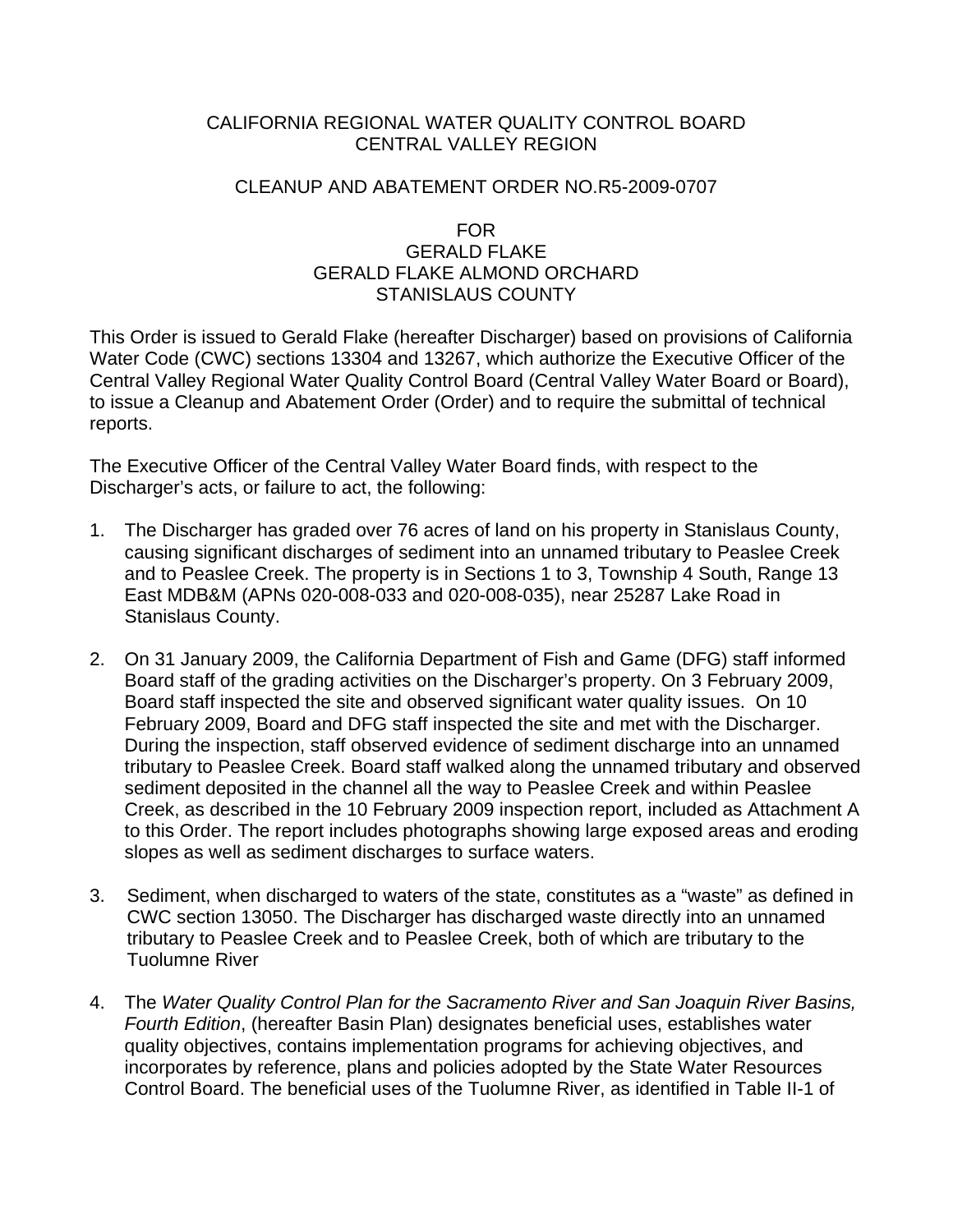the Basin Plan, are municipal and domestic supply; agricultural supply; water contact recreation; non-contact water recreation; warm freshwater habitat; cold freshwater habitat; migration of aquatic organisms; spawning, reproduction, and/or early development of aquatic organisms; and wildlife habitat.

- 5. The Basin Plan lists specific water quality objectives for inland surface waters. These objectives include limitations on increased temperature, sediment, settleable and suspended material, and turbidity. The significant volume of sediment deposited in the channel and Peaslee Creek from the grading activity likely caused violations of the Basin plan's objective for turbidity.
- 6. CWC section 13050 states, in relevant part:

(l)(1) "Pollution" means an alteration of the quality of the waters of the state by waste to a degree which unreasonably affects either of the following:

- (A) The waters for beneficial uses.
- …
- 7. CWC section 13304(a) states that:

Any person … who has caused or permitted, causes or permits, or threatens to cause or permit any waste to be discharged or deposited where it is, or probably will be, discharged into the waters of the state and creates, or threatens to create, a condition of pollution or nuisance, shall upon order of the regional board clean up the waste or abate the effects of the waste, or, in the case of threatened pollution or nuisance, take other necessary remedial action, including, but limited to, overseeing cleanup and abatement efforts. … Upon failure of any person to comply with the cleanup or abatement order, the Attorney General, at the request of the board, shall petition the superior court for that county for the issuance of an injunction requiring the person to comply with the order. In the suit, the court shall have jurisdiction to grant a prohibitory or mandatory injunction, either preliminary or permanent, as the fact may warrant.

- 8. The Discharger's grading activities have resulted in the discharge of waste into surface waters, which has created, or threatens to create, a condition of pollution or nuisance.
- 9. CWC section 13304(c)(1) states that:

If the waste is cleaned up or the effects of the waste are abated, or, in the case of threatened pollution or nuisance, other necessary remedial action is taken by any governmental agency, the person or persons who discharged the waste, discharges the waste, or threatened to cause or permit the discharge of waste within the meaning of subdivision (a), are liable to that governmental agency to the extent of the reasonable costs actually incurred in cleaning up the waste, abating the effects of the waste, supervising cleanup or abatement activities, or taking other remedial action. The amount of the costs is recoverable in a civil action by, and paid to, the governmental agency and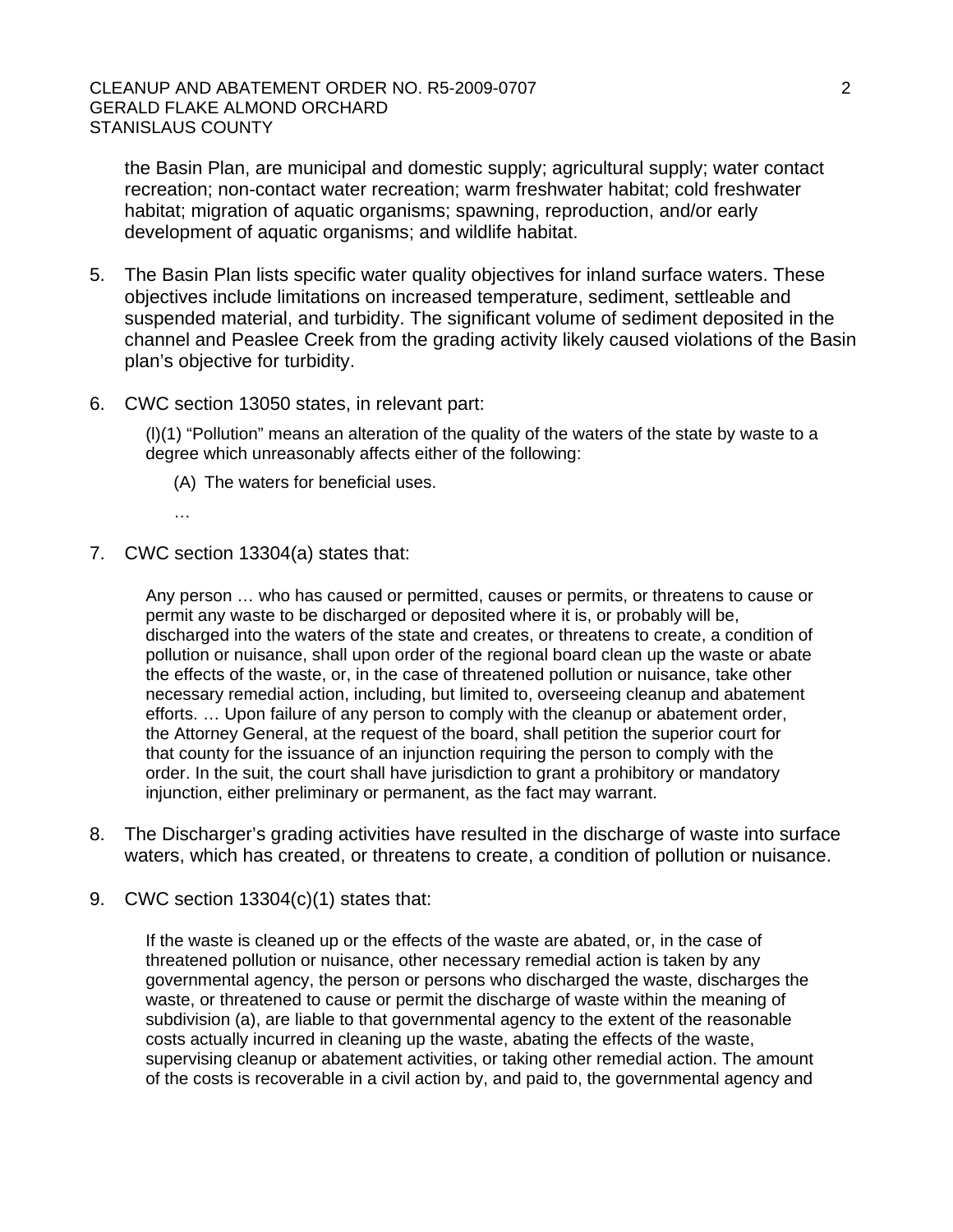#### CLEANUP AND ABATEMENT ORDER NO. R5-2009-0707 3 GERALD FLAKE ALMOND ORCHARD STANISLAUS COUNTY

state board to the extent of the latter's contribution to the cleanup costs from the State Water Pollution Cleanup and Abatement Account or other available funds.

10. CWC section 13267(b)(1) states, in relevant part, that:

.

… the regional board may require that any person who has discharged, discharges, or is suspected of having discharged or discharging, or who proposes to discharge waste within its region … shall furnish, under penalty of perjury, technical or monitoring program reports which the regional board requires. The burden, including costs, of these reports shall bear a reasonable relationship to the need for the report and the benefits to be obtained from the reports.

- 11. The technical reports required by this Order are necessary to assure compliance with this Order and to protect the waters of the state. The technical reports are necessary to demonstrate that appropriate methods will be used to clean up waste discharged to surface waters and to ensure that cleanup complies with Basin Plan requirements. The Discharger is subject to this Order because it owns and operates the site from which waste was discharged.
- 12. The issuance of this Order is exempt from the provisions of the California Environmental Quality Act (Pub. Resources Code § 21000 et seq.) in accordance with California Code of Regulations, title 14, section 15321(a)(2).

**IT IS HEREBY ORDERED THAT**, pursuant to CWC sections 13267 and 13304, Gerald Flake shall:

- 1. Take all reasonable steps to stabilize the Almond Orchard and cease the discharge of sediment and other wastes to waters of the state, including but not limited to Peaslee Creek and its tributaries. Compliance with this directive shall include, but not be limited to, immediately cleaning up and abating the sediment that has been discharged to surface waters in accordance with the following minimum schedule:
	- (a) By **1 July 2009**, the Discharger shall submit a *Stabilization and Cleanup Plan* (Plan) for approval by the Board's Executive Officer. The Plan must describe how the entire Almond Orchard will be stabilized to prevent future discharges of sediment and all other wastes, and must give a proposed timeline for the work. The timeline shall not extend beyond **1 September 2009**. The Plan must describe how the sedimentimpacted tributary to Peaslee Creek will be cleaned up, as appropriate, and must include timelines and visual long-term monitoring to assess the effectiveness of the stabilization and cleanup efforts. The Plan must be prepared by a professional knowledgeable and experienced in erosion and sediment control measures.
	- (b) By **1 July 2009,** the Discharger shall have applied for all required federal, state and local permits needed to conduct the clean-up work in the unnamed tributary to Peaslee Creek.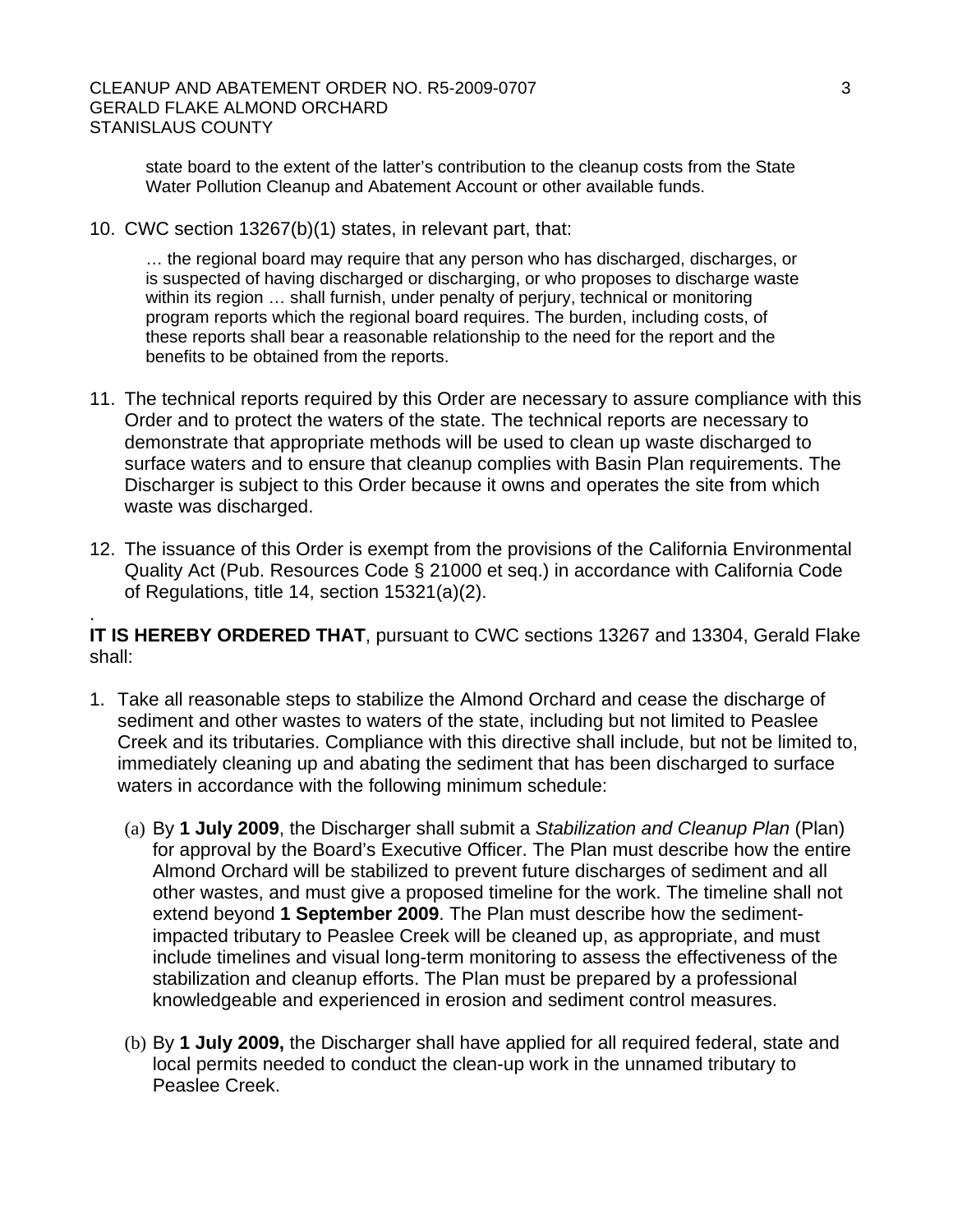#### CLEANUP AND ABATEMENT ORDER NO. R5-2009-0707 4 GERALD FLAKE ALMOND ORCHARD STANISLAUS COUNTY

- (c) By **1 October 2009,** the Discharger shall submit a *Completion Report* describing in detail how the *Stabilization and Cleanup Plan* has been implemented, and how the site and impacted surface waters have been fully remediated. The report shall include photographs of the site and unnamed tributary to Peaslee Creek prior to and after stabilization and cleanup. The Discharger shall provide staff access to areas of the property as needed.
- 2. If requested, the Discharger shall reimburse the Central Valley Water Board for reasonable costs associated with oversight of actions taken in response to this Order. By **1 July 2009,** submit the name and address to be used for billing purposes for oversight charges with a statement that the Discharger is willing to pay for the oversight.

Any person signing a document submitted under this Order shall make the following certification:

*"I certify under penalty of law that I have personally examined and am familiar with the information submitted in this document and all attachments and that, based on my knowledge and on my inquiry of those individuals immediately responsible for obtaining the information, I believe that the information is true, accurate, and complete. I am aware that there are significant penalties for submitting false information, including the possibility of fine and imprisonment."* 

As required by Business and Professions Code sections 6735, 7835, and 7835.1, all technical reports shall be prepared by, or under the supervision of, a California Registered Engineer, Professional Geologist and signed by the registered professional.

If, in the opinion of the Executive Officer, the Discharger fails to comply with the provisions of this Order, the Executive Officer may refer this matter to the Attorney General for judicial enforcement or may issue a complaint for administrative civil liability.

Failure to comply with this Order may result in the assessment of an Administrative Civil Liability up to \$10,000 per violation per day, pursuant to CWC sections 13350, 13385, and/or 13268. The Central Valley Water Board reserves its right to take any enforcement actions authorized by law.

Any person aggrieved by this action of the Central Valley Water Board may petition the State Water Board to review the action in accordance with CWC section 13320 and California Code of Regulations, title 23, sections 2050 and following. The State Water Board must receive the petition by 5:00 p.m., 30 days after the date that this Order becomes final, except that if the thirtieth day following the date that this Order becomes final falls on a Saturday, Sunday, or state holiday, the petition must be received by the State Water Board by 5:00 p.m. on the next business day. Copies of the law and regulations applicable to filing petitions may be found on the Internet at: http://www.waterboards.ca.gov/public\_notices/petitions/water\_quality or will be provided upon request.